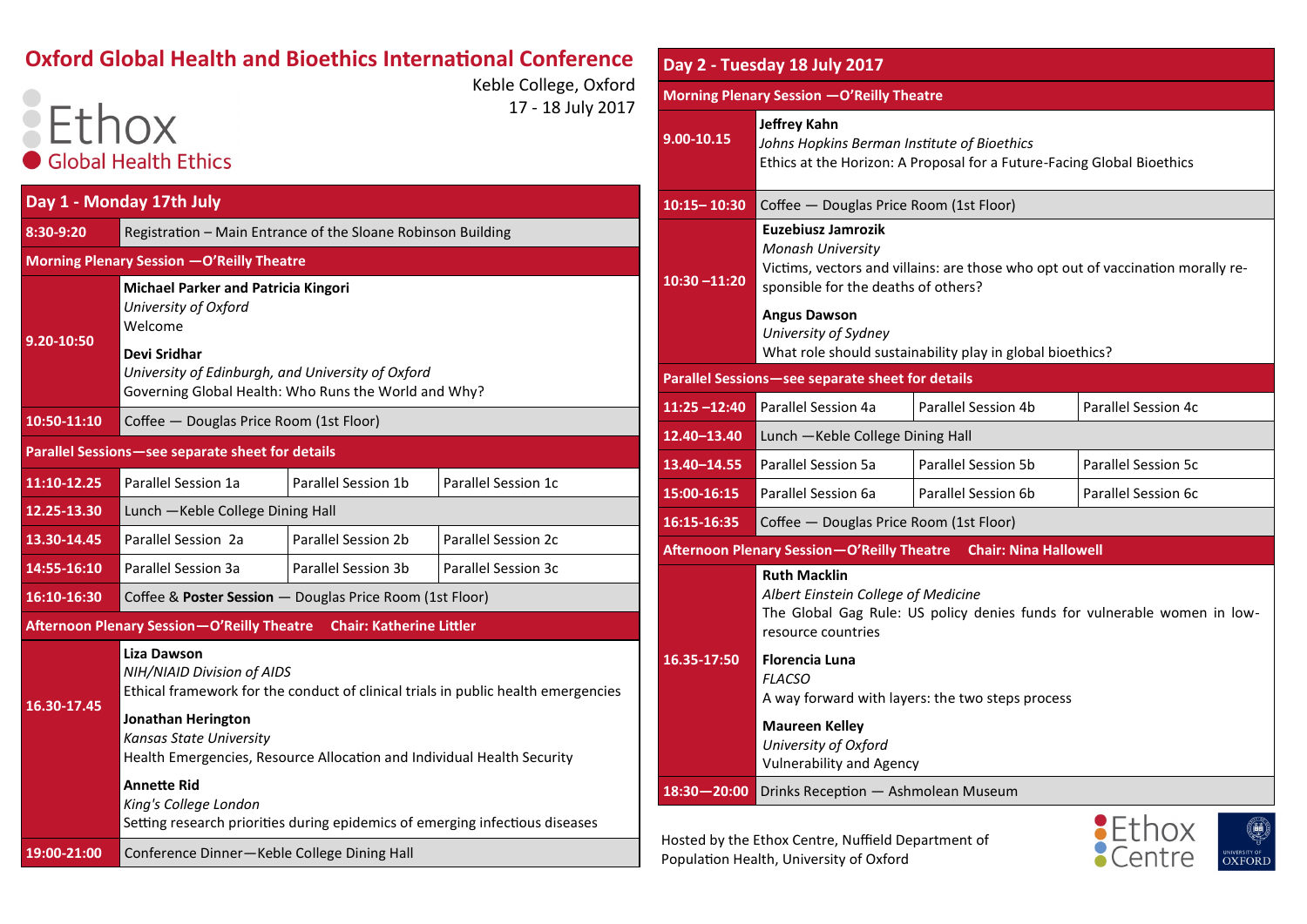| Day 1                 | <b>O'Reilly Theatre</b>                                                                                                                                                                                                                                                                                                                                                                                                                                                                                                                                           | <b>Seminar Room 1</b>                                                                                                                                                                                                                                                                                                                                                                                                                                                                                                                                                                                       | <b>Seminar Room 2</b>                                                                                                                                                                                                                                                                                                                                                                                                                                       |
|-----------------------|-------------------------------------------------------------------------------------------------------------------------------------------------------------------------------------------------------------------------------------------------------------------------------------------------------------------------------------------------------------------------------------------------------------------------------------------------------------------------------------------------------------------------------------------------------------------|-------------------------------------------------------------------------------------------------------------------------------------------------------------------------------------------------------------------------------------------------------------------------------------------------------------------------------------------------------------------------------------------------------------------------------------------------------------------------------------------------------------------------------------------------------------------------------------------------------------|-------------------------------------------------------------------------------------------------------------------------------------------------------------------------------------------------------------------------------------------------------------------------------------------------------------------------------------------------------------------------------------------------------------------------------------------------------------|
| 11:15<br>to.<br>12.30 | Parallel Session 1a Chair: Liza Dawson                                                                                                                                                                                                                                                                                                                                                                                                                                                                                                                            | <b>Parallel Session 1b</b> Chair: Jennifer Roest                                                                                                                                                                                                                                                                                                                                                                                                                                                                                                                                                            | <b>Parallel Session 1c</b> Chair: Annette Rid                                                                                                                                                                                                                                                                                                                                                                                                               |
|                       | <b>Gail Geller</b><br>Johns Hopkins Berman Institute of Bioethics<br>Ethical, legal, and social implications of genomics for infectious diseases<br>and epidemics: A framework for issue-spotting on a global scale                                                                                                                                                                                                                                                                                                                                               | <b>Kenneth Ngure</b><br>Jomo Kenyatta University of Agriculture and Technology<br>What should the role of male partners be in women's consent to re-<br>search during pregnancy? Insights from a HIV prevention study in Kenya                                                                                                                                                                                                                                                                                                                                                                              | <b>Carleigh Krubiner</b><br>Johns Hopkins Berman Institute of Bioethics<br>Ethics Guidance for How Zika Virus Vaccine R&D Can and Should Be<br>Responsive to the Needs of Pregnant Women                                                                                                                                                                                                                                                                    |
|                       | Susan Bull<br>University of Oxford<br>How can we ensure international data sharing is equitable?                                                                                                                                                                                                                                                                                                                                                                                                                                                                  | Scholastica Zakayo<br>KEMRI-Wellcome Trust Research Programme<br>Conducting research with families of children admitted with malnutri-<br>tion - reflections on researchers' responsibilities to respond to vulnera-<br>bilities identified                                                                                                                                                                                                                                                                                                                                                                 | <b>Nir Eyal</b><br>Harvard T.H. Chan School of Public Health<br>Vaccine Testing for Emerging Infections: The case for individual Ran-<br>domization                                                                                                                                                                                                                                                                                                         |
|                       | <b>Sassy Molyneux</b><br>KEMRI-Welllcome Trust Research Programme<br>Building the field: Developing networks to support ethics research and<br>practice for health policy and systems research (HPSR) in sub-Saharan<br>Africa                                                                                                                                                                                                                                                                                                                                    | <b>Kate Gooding</b><br>Malawi-Liverpool-Wellcome Trust Clinical Research Programme<br>Continuums and contexts in decisions on trial participation                                                                                                                                                                                                                                                                                                                                                                                                                                                           | <b>Justin Dixon</b><br><b>Durham University</b><br>Truth, Blood and Morality: Exploring Perceptions of Clinical Trials as a<br>Form of Moral Triage at a TB Vaccine Trial Site in South Africa                                                                                                                                                                                                                                                              |
|                       |                                                                                                                                                                                                                                                                                                                                                                                                                                                                                                                                                                   |                                                                                                                                                                                                                                                                                                                                                                                                                                                                                                                                                                                                             |                                                                                                                                                                                                                                                                                                                                                                                                                                                             |
| 13.30<br>to.<br>14.45 | <b>Parallel Session 2a Chair: Susan Bull</b>                                                                                                                                                                                                                                                                                                                                                                                                                                                                                                                      | <b>Parallel Session 2b</b> Chair: Arianne Shahvisi                                                                                                                                                                                                                                                                                                                                                                                                                                                                                                                                                          | <b>Parallel Session 2c Chair: Ruchi Baxi</b>                                                                                                                                                                                                                                                                                                                                                                                                                |
|                       | Gloria T. Mason<br><b>Harvard Medical School</b><br>Ethical implications for the Establishment of Biobanks in West Africa<br><b>Geremew T Tsegaye</b><br>Armauer Hansen Research Institute<br>The ethics of biobanking: background, principles and standard oper-<br>ating procedures for Research Ethics committee in Ethiopia<br>Dorcas Kamuya<br>KEMRI-Welllcome Trust Research Programme<br>Examining if and how stakeholders could be engaged about bio-<br>banking, and if and how the concept of social licence maybe useful: a<br>protocol in development | <b>Charlotte Cliffe</b><br>Kings College London<br>An ethical analysis on whether all transgender children, regardless of<br>their country of origin, should have access to treatments, such as hor-<br>mone replacement therapy and gender reassignment, before they reach<br>18<br>Jayne Lucke<br>La Trobe University<br>Where truth lies: Navigating ethics at the intersection of LGBTI health<br>and wellbeing research, policy and practice<br>Tiia Sudenkaarne<br>University of Turku<br>A Womb of One's Own? Feminist and Queer Bioethical Inquiries into<br>Justice and Vulnerability in Surrogacy | <b>Elysee Nouvet</b><br><b>Western University</b><br>The need to care, learn, and improvise: Enacting research ethics during<br>the West Africa Ebola outbreak<br><b>John Pringle</b><br><b>McMaster University</b><br>Lessons in research ethics: Experiences of clinical research participation<br>during the West Africa Ebola crisis<br>Anna Chiumento<br>University of Liverpool<br>Global health research ethics in emergencies: a question of trust? |
|                       | Parallel Session 3a Chair: Florencia Luna                                                                                                                                                                                                                                                                                                                                                                                                                                                                                                                         | <b>Parallel Session 3b Chair: Gail Geller</b>                                                                                                                                                                                                                                                                                                                                                                                                                                                                                                                                                               | Parallel Session 3c Chair: Anna Chiumento                                                                                                                                                                                                                                                                                                                                                                                                                   |
| 14:55<br>to<br>16:10  | Alexandra Fehr<br><b>Emory University</b><br>Patient and Surrogate Views of Community Consultation for Emergency<br>Research                                                                                                                                                                                                                                                                                                                                                                                                                                      | <b>Alex Hinga</b><br>KEMRI Wellcome Trust Research Programme<br>Addressing Ethical Issues for Health and Demographic Surveillance Sys-<br>tems in sub-Saharan Africa                                                                                                                                                                                                                                                                                                                                                                                                                                        | Salla Sariola<br><b>University of Turku</b><br>"Facing Our Fears": Using facilitated film viewings to engage communi-<br>ties in HIV research involving MSM in Kenya                                                                                                                                                                                                                                                                                        |
|                       | <b>Barthalomew Wilson</b><br>Partnership for Research on Ebola Virus<br>Engaging Communities in Clinical Research During a Public Health Emer-<br>gency: Case Study of PREVAIL I Phase 2 randomized placebo-controlled<br>Trial                                                                                                                                                                                                                                                                                                                                   | <b>Louise Bezuidenhout</b><br>University of Oxford<br>Hidden Challenges to Open Data in African Research: Examining the<br>Interplay Between Trust and Visibility                                                                                                                                                                                                                                                                                                                                                                                                                                           | <b>Charlotte Hammer</b><br>University of East Anglia<br>(Re-) Conceptualising vulnerability as a part of risk in global health<br>emergency response                                                                                                                                                                                                                                                                                                        |
|                       | <b>Derrick Aarons</b><br>The Caribbean Public Health Agency<br>The ethics of research collaboration in emergencies: A collaborating<br>role for research ethics committees                                                                                                                                                                                                                                                                                                                                                                                        | Ruchi Baxi<br>University of Oxford<br>Infectious Diseases Data and Sample Sharing: Perspectives on Ethics and<br>Governance                                                                                                                                                                                                                                                                                                                                                                                                                                                                                 | Ayesha Ahmad<br>St Georges University of London<br>Ethical Evaluation of Trials of Interventions to Prevent Violence Against<br>Women and Girls                                                                                                                                                                                                                                                                                                             |